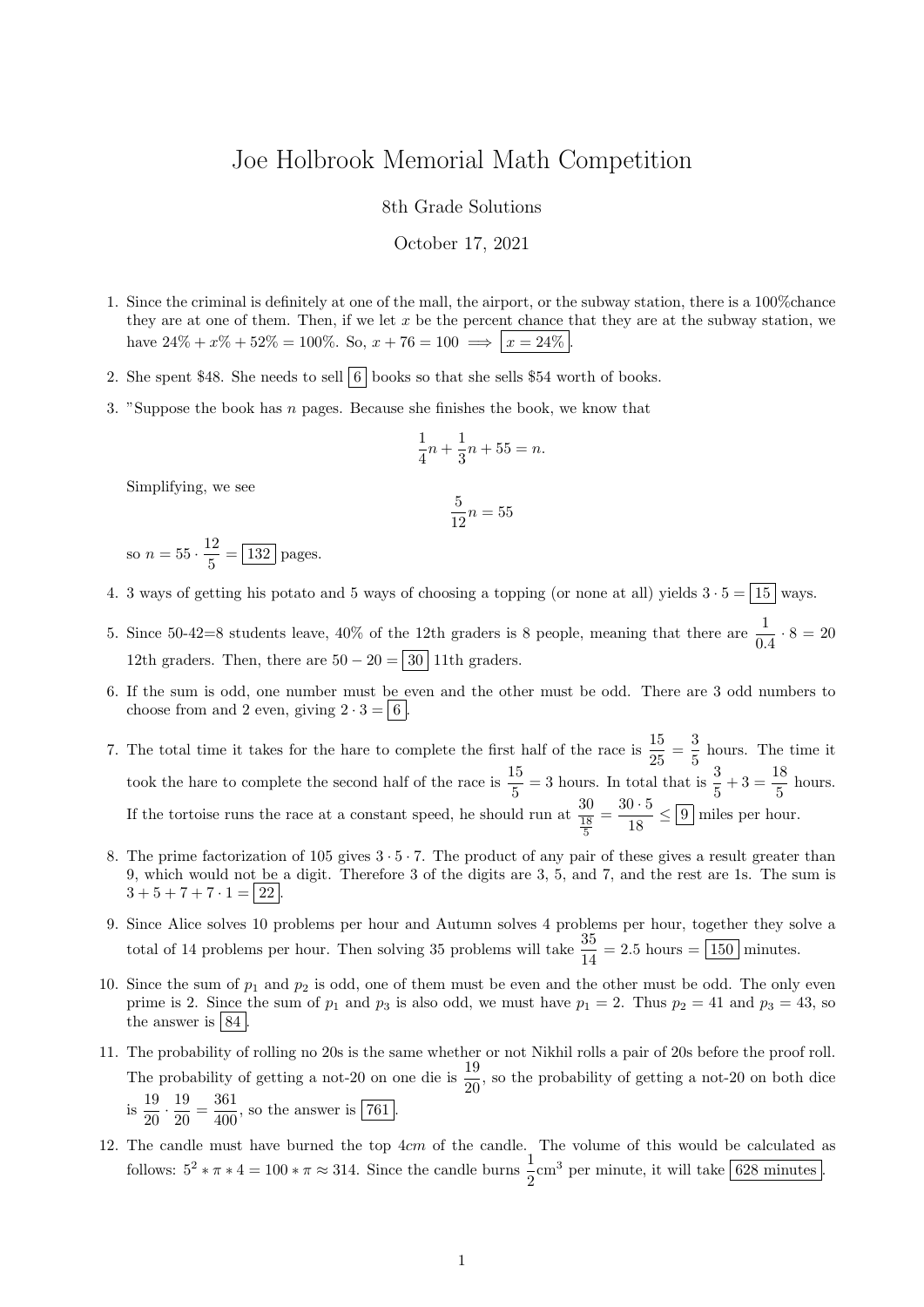- 13. Since the mean of the ten numbers is 5.4, we know that the sum of the numbers is  $5.4 \cdot 10 = 54$ . The sum of the given eight integers is  $1+3+4+5+5+7+9+13=47$ . This means that the sum of the remaining two numbers is  $54 - 47 = 7$ . If the two integers were 1 and 6, the mode would not be unique. Similarly if the two integers were 3 and 4, the mode would not be unique. Thus the only possibility is if the two integers are 2 and 5. This gives us a product of  $|10|$ .
- 14. There are  $4 \cdot 4 \cdot 4 = 64$  possible ways to assign a teacher to Autumn, David, and Erez. There are four different teachers that the three students could all be assigned to, so 4 of the 64 assignments allow the students to have the same teacher. This yields a probability of  $\frac{4}{64} = \frac{1}{16}$  $\frac{1}{16}$ , which gives us an answer of  $1 + 16 = \boxed{17}$
- 15. The sum of the digits must be 7 or 14 (it cannot be 21, as the maximum possible sum of the digits in a two digit number is 18). If the sum is 7, the number could be 16, 25, 34, 43, 52, 61, or 70, and if the sum is 14, the number could be 59, 68, 77, 86, or 95, which is  $|12|$  numbers in total.
- 16. Notice that the paths of Alicia and Yul form a right triangle with legs 15 feet and 20 feet, where Alicia walks the legs and Yul walks the hypotenuse. We can notice that this is a 3-4-5 triangle to find that the hypotenuse is 25 feet. Thus, Alicia must walk  $(15 + 20) - 25 = 10$  more feet than Yul.
- 17. Every term in the expansion will be positive, so all powers of  $x$  between 0 and 10 will be present. Thus, there will be a constant term, an x term, an  $x^2$  term, and so on up to the  $x^{10}$  term, for a total of  $\boxed{11}$ terms.
- 18. Square both sides of the equation to get  $x^2 = 2x + 8$ , or  $x^2 2x 8 = 0$ . There are many ways to solve this equation, but one way is to use the quadratic formula:  $x = \frac{2 \pm \sqrt{36}}{2}$  $\frac{\sqrt{30}}{2}$  = 4 or -2. In the original equation, we have that x is the square root of something, so it must be positive, and our answer is  $\frac{1}{4}$
- 19. The probability that David does not throw his stuffed turtle at Autumn the first time she pokes him is  $1 - \frac{1}{16}$  $\frac{1}{10} = \frac{9}{10}$  $\frac{0}{10}$ , and the probability that he also does not throw his stuffed turtle at her the second time she pokes him is  $1 - \frac{2}{10}$  $\frac{2}{10} = \frac{8}{10}$  $\frac{0}{10}$ . Finally, the probability that he does throw his stuffed turtle at her the third time is  $\frac{3}{16}$  $\frac{3}{10}$ . This yields a probability of  $\frac{9}{10} \cdot \frac{8}{10}$  $\frac{8}{10} \cdot \frac{3}{10}$  $\frac{3}{10} = \frac{27}{125}$  $\frac{21}{125}$  which gives us an answer of  $27 + 125 = \boxed{152}$ .
- 20. Let the side length of the original square be 1, so the area of the smaller circle will be the ratio. Notice the diameter of the larger circle is 1, so the radius is  $\frac{1}{2}$ . Then the radius of the smaller circle can be calculated using an isosceles right triangle with a radius of the large circle as the hypotenuse and a radius calculated using an isosceles right triangle with a radius of the large circle as the hypotenuse and a radius of the small circle as a leg. We get  $r = \frac{1}{2}$ 2  $\frac{1}{\sqrt{2}}$  $\frac{\pi}{2}$ , which results in an area of  $\frac{\pi}{8} \implies a + b = 1 + 8 = 9$ .
- 21. Constructing the series from  $a_m$  towards  $a_1$ , we get a sequence that looks like this: 1, 2, 4, 8,  $\dots$ . We want this to add up to 4095. Note that the sum of powers of 2 from  $2^0$  to  $2^n$  is equal to  $2^{(n+1)} - 1$ . We know that  $2^{12} = 4096$ . Thus  $4095 = 2^{0} + 2^{1} + \cdots + 2^{11}$  and the first term would be  $a_{(m-11)}$  which means that the value of m is  $\boxed{12}$ .
- 22. We split this into cases.

Case 1: You buy exactly 1 scoop of cookies-and-cream. Then for the last 2 scoops: you can have 2 different flavors, which is  $\binom{3}{3}$ 2  $= 3$  choices, or the same flavor, which is  $\binom{3}{4}$ 1  $\Big) = 3$  choices. (Or you can simply list out all the combinations!) This is 6 choices in total.

Case 2: You buy exactly 2 scoops of cookies-and-cream. Then there are 3 choices for the 3rd scoop.

Case 3: You buy exactly 3 scoops of cookies-and-cream. There is only 1 choice for this. Adding all 3 cases, we get a total of  $6 + 3 + 1 = |10|$  orders in total.

- 23. Bessie can graze on  $\frac{3}{4}$  of a 3-radius circle and  $\frac{1}{4}$  of a 1-radius circle, while Elsie can graze on  $\frac{3}{4}$  of a 1-radius circle. Thus, the area is  $\frac{3}{4}\pi \cdot 3^2 + \frac{4}{4}$  $\frac{4}{4}\pi \cdot 1^2 = \frac{31\pi}{4}$  $\frac{47}{4}$  and the answer is  $31 + 4 = 35$ .
- 24. We know that  $n = 7<sup>2</sup>m$  where m is a positive integer. For a number to consist of six factors, it must be of the form  $a^5$  or  $a^2b$  for distinct primes a and b. It is obvious that the first option will cause n to exceed the three-digit limit, so n must follow the second format. Thus, m must be a prime not equal to 7 where  $49m$ is a three-digit number. The possible values for m are 3, 5, 11, 13, 17, and 19, for a total of 6 values.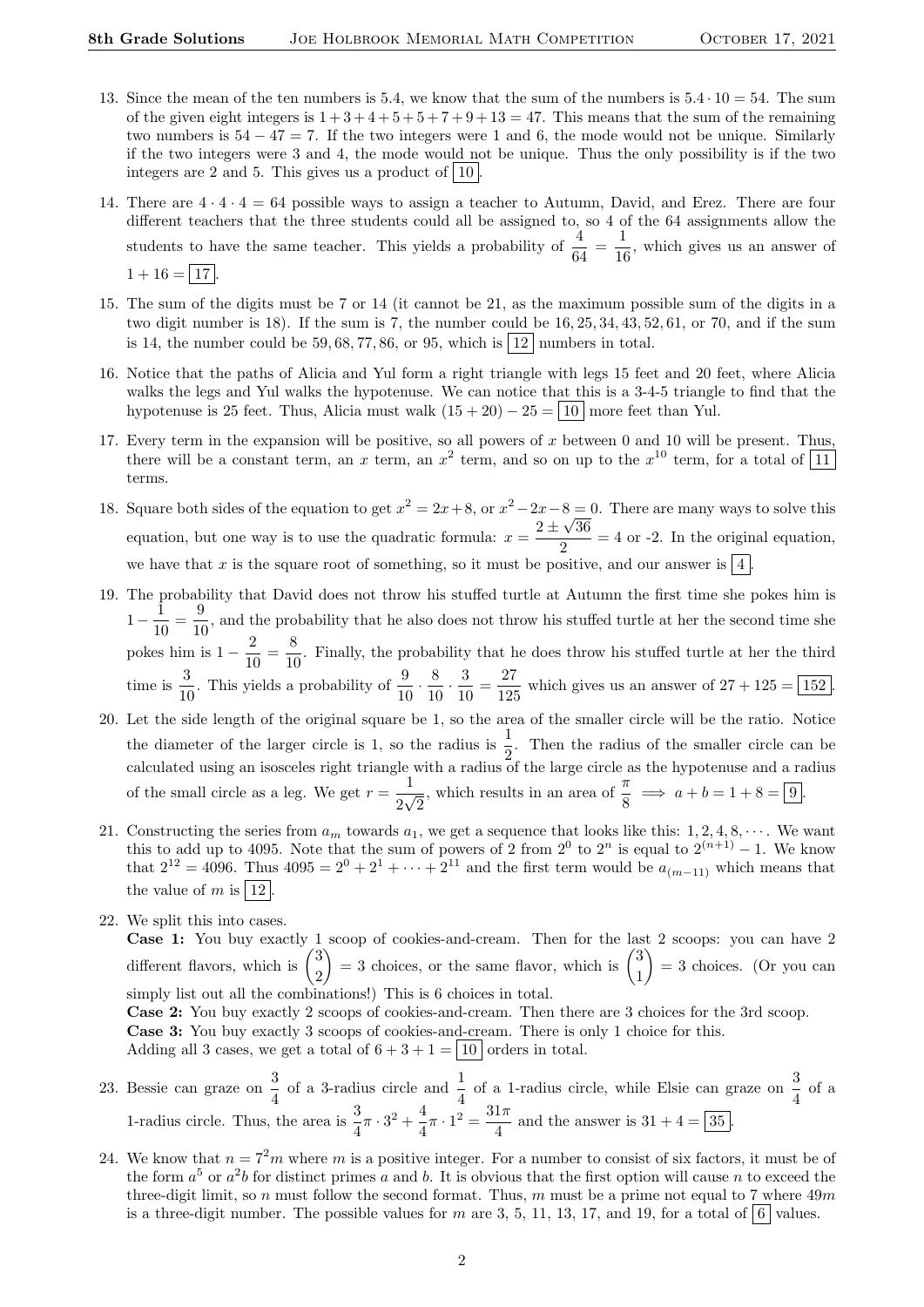- 25. We can ignore the first two flips and add 2 to our final answer to compensate. Because the probabilities for H and T are equal, we can effectively invert every other coin flip, and the problem becomes "if a person keeps flipping a coin as long as they get heads, what is the expected number of flips they will make?". The expected value for that problem is  $E = 1 + \frac{1}{2}$  $\frac{1}{2}E + \frac{1}{2}$  $\frac{1}{2}$   $0 \Rightarrow E = 2$ , and we must add two to get our final answer of  $|4|$
- 26. Based on the problem statement,  $h(t)$  contains the points  $(0, 20)$  because Olaf is 20 feet high at time 0 and (20, 0) because Olaf hits 0 feet after  $3+17=20$  seconds. Also note that the t-coordinate of the vertex of the  $h(t)$  is 3. That means the other t-intercept is  $(-14, 0)$ . So  $h(t) = m(t - 20)(t + 14)$  for some value m. By plugging in the point (0,20) we can find that  $m = -\frac{1}{1}$  $\frac{1}{14}$ . Therefore,  $h(t) = -\frac{1}{14}$  $\frac{1}{14}(t-20)(t+14) =$  $-\frac{1}{1}$  $\frac{1}{14}t^2 + \frac{3}{7}$  $\frac{3}{7}x + 20$ , so  $a = -\frac{1}{14}$  $\frac{1}{14}$ ,  $b = \frac{3}{7}$  $\frac{3}{7}$ , and  $c = 20$ . Therefore,  $\frac{3ac}{b} = -10$ .
- 27. To maximize his score in a given time, David should spend his time as efficiently as possible. While doing simple problems, he earns 2 points every 2 minutes, or 1 point per minute. While doing medium problems, he earns 3 points every 5 minutes, or  $\frac{3}{5}$  of a point per minute. Finally, while doing hard problems, he  $\frac{5}{6}$  $\frac{8}{8}$  of a point per minute.

Accordingly, David should first do simple problems. There are 14 simple problems, and David has the time to solve all of them, so David will spend 28 minutes earning 28 points. After he is done, there are  $75 - 28 = 47$  minutes remaining.

At first glance, the ideal set-up might seem to be doing as many hard problems as possible. In this set-up, David does 5 hard problems in the 47 minutes remaining. With the 7 minutes he has left, he finishes one last medium problem with 2 minutes to go. In total, David would earn 56 points. However, in the last two minutes, David earns no points at all; this suggests a better solution is possible.

David can avoid wasting time by doing 4 hard problems instead of 5. This leaves 15 minutes, which David can use to do 3 medium problems. Under this set-up, David earns  $28 + 20 + 9 = 57$  points, narrowly edging out the first solution. Doing any fewer hard problems will lead to a lower score, so this is the maximum score David can get.

28. There is a  $\frac{1}{2} \cdot \frac{2}{2}$  $\frac{2}{2} = \frac{1}{2}$  $\frac{1}{2}$  chance that Autumn chose the card with both purple sides and sees a purple side and  $a \frac{1}{2} \cdot \frac{1}{2} = \frac{1}{4}$  chance that she chose the card with one purple side and sees the purple. The probability 1 1 that she chose the card with both purple sides is thus  $\frac{1}{2}$ <br> $\frac{1}{2} + \frac{1}{4}$  $=\frac{2}{2}$  $\frac{2}{3}$ , so our answer is  $2 + 3 = 5$ .

29. Since  $a_2 = a_1r$ , and using the fact that  $a \cdot b = \text{lcm}(a, b) \text{ gcd}(a, b)$ , we have that

$$
a_1r = \text{lcm}(a_1, r) \cdot \text{gcd}(a_1, r) = \text{lcm}(a_1, r)^2
$$

which gives that  $gcd(a_1, r) = lcm(a_1, r)$ . This implies that  $a = r$  so  $a_{17} = ar^{16} = 17^{34} \implies a = r = 289$ . so our answer is  $|578|$ 

- 30. Dory is basically counting in a form of base 9 where when she counts 1, 2, 4, 5, 6, 7, 8, 9 she is counting the base 9 equivalent of 1, 2, 3, 4, 5, 6, 7, 8. Therefore, the number 456 in Dory's counting method is like the number 345<sub>9</sub>. Now, to get the real number of fish just convert 345<sub>9</sub> to base 10.  $345<sub>9</sub> = 9<sup>2</sup> \times 3 + 9<sup>1</sup> \times 4 +$  $9^0 \times 5 = 284_{10}$ . Therefore, there are actually [284] fish in the coral reef.
- 31. The line from the centers to the midpoints of these chords form right angles, so this region is just a circle whose diameter is OP. Its radius is 1, so the area is  $\pi$  and  $|\pi| = |3|$ .
- 32. Because 8,9, and 10 are consecutive,  $10 \equiv 1 \pmod{9}$  and  $8 \equiv -1 \pmod{9}$ . Thus, base-10 abcd =  $1000a + 100b + 10c + d \equiv a + b + c + d \equiv 0 \pmod{9}$ , and base-8  $abcd = 512a + 64b + 8c + d \equiv -a + b - c + d$  $=(b+d)-(a+c) \pmod{9}$ . For base-8  $abcd \equiv 0 \pmod{9}$ , we need  $b+d \equiv a+c \equiv 0 \pmod{9}$ .

Since  $1 \le a, b, c, d \le 7$ ,  $a + c = b + d = 9$ . Hence, there are 6 possible values for a and b (between 2 and 7), To make the sums 9,  $c = 9 - a$  and  $d = 9 - b$ , so there are no additional choices to make. Thus, there are  $6 \cdot 6 = 36$  ways to choose a, b, c, d, so there are  $\boxed{36}$  sequences abcd.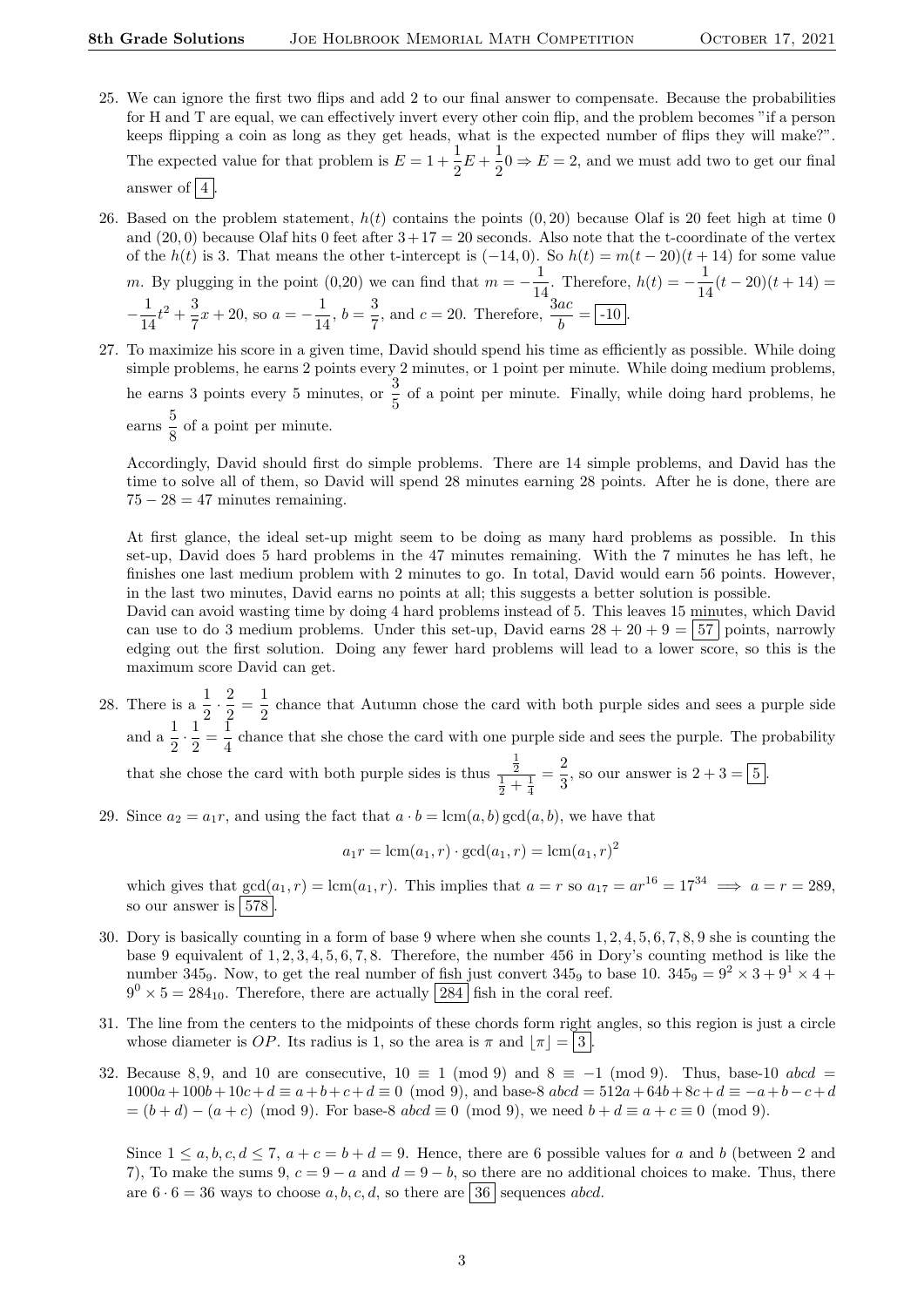- 33. We have that  $2^a \equiv 9 \implies 2^{ab} \equiv 9^b \equiv 3^{2b} \equiv 4^2 \pmod{71}$ , and  $3^b \equiv 4 \implies$  $3^{ab} \equiv 4^a \equiv 2^{2a} \equiv 9^2 \pmod{71}$ . So,  $6^{ab} \equiv 2^{ab} \cdot 3^{ab} \equiv 16 \cdot 81 \equiv 16 \cdot 10 \equiv \boxed{18}$ (mod 71).
- 34. Label the origin as O. Suppose B has coordinates  $(b, 0)$ . Because  $\overline{BC}$  is parallel to the y-axis and C is on the parabola, C must have coordinates  $(b, 15 - b^2)$ .  $\frac{BC}{BO} = 2$  because ABCD is a square, so  $\frac{15 - b^2}{b}$  $\frac{b}{b}$  = 2. We rearrange this to get the quadratic  $b^2 + 2b - 15 = 0$ , which has solutions  $b = 3, -5$ . These cases represent the two possible configurations with the square inside and outside the parabola. If  $b = 3$ , then  $c = 15 - b^2 = 6$ . Thus,  $BC = 6$  and  $ABCD = 6^2 = 36$ . If  $b = -5$ , then  $c = 15 - b^2 = -10$ . Thus,  $BC = |-10| = 10$  and  $ABCD = 100$ . Therefore, the sum of the two possible areas is  $36 + 100 = | 136 |$ .
- 35. We can factor the expression as  $\frac{(x+1)^2+2}{(x+2)^2+2}$ , which makes it clear that this is a telescoping product. All intermediate terms thus cancel, and the product is  $\frac{(-6)^2 + 2}{2}$  $\frac{(-6)^2 + 2}{9^2 + 2} = \frac{38}{83}$  $\frac{38}{83}$ , so the answer is  $38 + 83 = 121$ .



- 36. We will substitute  $m = n + 2$  into the equation. Thus we have  $\frac{(m-2)^3 + 50}{m} = m^2 6m + 12 \frac{42}{m}$  $\frac{12}{m}$ . Since this value must be an integer, we have that  $\frac{42}{m}$  must be an integer. The largest factor of 42 is 42, so  $m = 42$  yields  $n = 40$
- 37. Let a be the number of red balls going into box  $A$ ,  $b$  be the number of yellow balls going into box  $A$ , and c be the number of green balls going into box A. Then we can calculate the possible triples  $(a, b, c)$  that satisfies  $a + b + c = 30$  and subtract cases where  $a > 20, b > 20$  or  $c > 20$ . Using stars and bars, we get that there are  $\binom{32}{8}$ 2 = 496 ways. Now let's calculate the case where  $a > 20$ . If  $a = 21$ , then  $b + c = 9$ and there are 10 possibilities for b and c. If  $a = 22$ , then  $b + c = 8$  and there are 9 possibilities. We use the same logic until we get to  $a = 30$  and  $b + c = 0$  which would give 1 possibility. Thus, there are  $10 + 9 + \cdots + 2 + 1 = 55$  possibilities. The same logic applies to when  $b > 20$  and  $c > 20$  so we subtract  $55 * 3 = 165$  from 496 to get  $|331|$
- 38. This problem was built to lend itself nicely to coordinate geometry. The tetrahedron of side length  $\sqrt{2}$ fits snugly inside the unit cube, and to make our lives easy we can choose  $D = (0, 0, 0), A = (0, 1, 1),$  $B = (1, 0, 1)$ , and  $C = (1, 1, 0)$ . This means that the distance DP is just the distance of P from the origin, with  $P = (x, y, z)$  satisfying the following conditions:
	- P is in the interior of  $\triangle ABC$ , which itself is part of the plane  $x + y + z = 2$ .
	- *P* is a distance of 1 from *C*, so  $(x 1)^2 + (y 1)^2 + z^2 = 1$ .
	- $AP = BP$ , which means the system is symmetric across  $x = y$ , and thus we have that P lies in the plane  $x = y$ .

This gives us a system of three equations that are easy to solve through substitutions:

$$
x = y
$$
  
\n
$$
x + y + z = 2 \Rightarrow 2x + z = 2
$$
  
\n
$$
\Rightarrow z/2 = 1 - x
$$
  
\n
$$
(x - 1)^2 + (y - 1)^2 + z^2 = 1 \Rightarrow (z/2)^2 + (z/2)^2 + z^2 = 1
$$
  
\n
$$
\Rightarrow 6z^2 = 4
$$
  
\n
$$
\Rightarrow z = \sqrt{2/3}
$$
  
\n
$$
z/2 = 1 - x \Rightarrow x = 1 - \sqrt{1/6}
$$

Thus we have:

$$
3d^{2} = 3\left(2\left(1 - \sqrt{\frac{1}{6}}\right)^{2} + \frac{2}{3}\right) = 9 - \sqrt{24}
$$

4